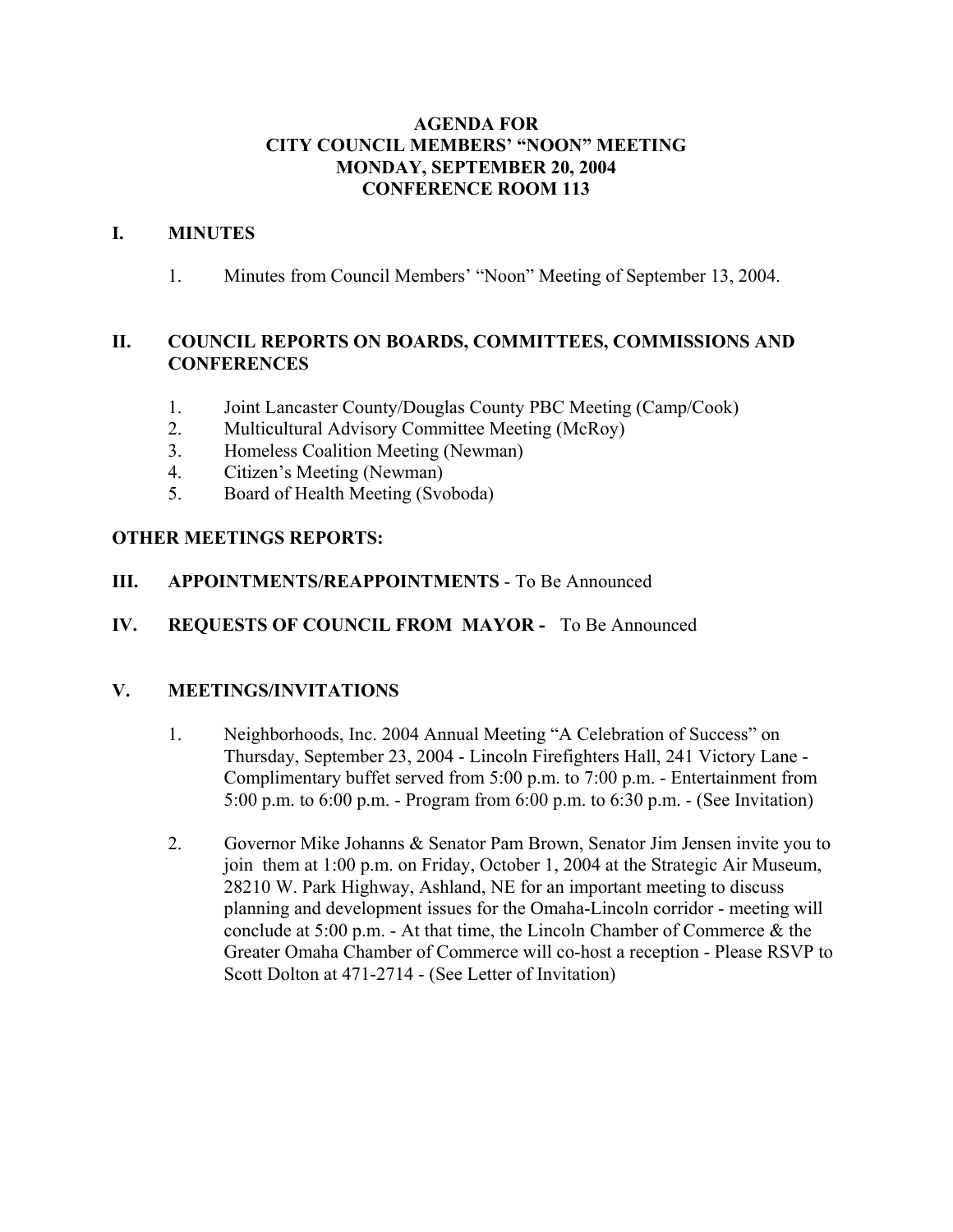- 3. 2004 Downtown Impact Awards Downtown Lincoln Association Annual Meeting & recognition ceremony on Thursday, October 21, 2004 - Doors open at 11:30 a.m. - Luncheon & Awards Ceremony at Noon - \$25.00 per person - at The Embassy Suites Hotel Ballroom - Please RSVP by Oct.  $8<sup>th</sup>$  - (See Invitation) -Council Members will be COMP'd for this Luncheon (per Polly McMullen)
- 4. Leadership Lincoln's 20<sup>th</sup> Anniversary Celebration Annual Recognition Dinner on Monday, October 4, 2004 - at The Cornhusker Hotel - Social Hour at 5:30 p.m. - Dinner at 6:30 p.m. - Program at 7:00 p.m. - (Attend as their guest for dinner) - Please RSVP by Sept.  $20<sup>th</sup>$  - (See Invitation)
- 5. Child Guidance Center's 2nd Annual Leader in Children's Mental Health Award Breakfast on Monday, October 18, 2004 from 7:00 a.m. to 8:30 a.m. at The Cornhusker Hotel -  $$20.00$  per person - RSVP with payment by Oct.  $11<sup>th</sup>$  - (See Invitation)
- 6. Indian Center, Inc. Annual Dinner 2004 on Thursday, September 23, 2004 5:00 p.m. Social Hour - 6:00 p.m. Dinner at The Indian Center, Inc., 1100 Military Road - RSVP by Sept.  $20<sup>th</sup>$  to 438-5231 - (See Invitation)
- 7. Lincoln Community Learning Centers our state and community will be participating in the 5<sup>th</sup> Annual Lights On Afterschool Rally "Reaching Home with Afterschool" on Thursday, October 14, 2004 from 6:30 p.m. to 9:00 p.m. at Haymarket Park - RSVP to Heather at 436-1966 or by E-Mail - (See Invitation)

## **VI. MISCELLANEOUS - NONE**

## **VII. CITY COUNCIL MEMBERS**

## **VIII. ADJOURNMENT**

ca092004/tjg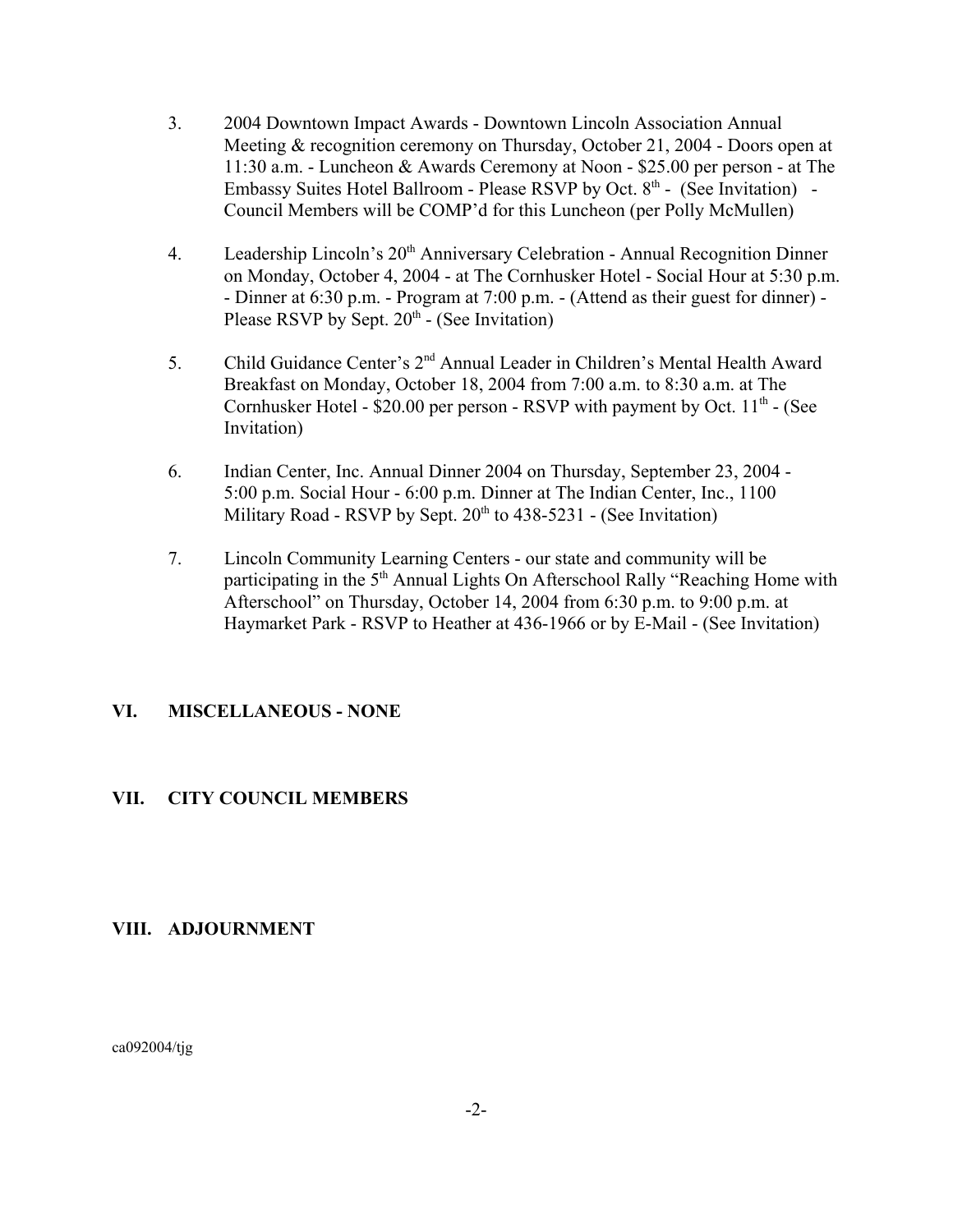## **MINUTES CITY COUNCIL MEMBERS' "NOON" MEETING MONDAY, SEPTEMBER 20, 2004** *CONFERENCE ROOM 113*

*Council Members Present:* Terry Werner, Chair; Ken Svoboda, Vice-Chair; Jon Camp, Jonathan Cook, Glenn Friendt, Annette McRoy, Patte Newman; ABSENT: None

*Others Present:* Mark Bowen, Ann Harrell, Corrie Kielty, Mayor's Office; Joan Ray, Council Secretary; Dana Roper, City Attorney; Darrell Podany, Aide to Council Members Camp, Friendt and Svoboda; Nate Jenkins, Lincoln *Journal Star* representative

# **I MINUTES**

1. Minutes from Council Members' "Noon" Meeting of September 13, 2004.

Mr. Werner requested a motion to approve the above-listed minutes. Jonathan Cook moved approval of the minutes as presented. Patte Newman seconded the motion which carried by unanimous consent of the Council Members.

# **II. COUNCIL REPORTS ON BOARDS, COMMITTEES, COMMISSIONS AND CONFERENCES -**

- 1. JOINT LANCASTER COUNTY/DOUGLAS COUNTY PBC MEETING (Camp/Cook) Mr. Cook and Mr. Camp reported on this meeting at the 09-13-04 "Noon" Meeting under the "Other Meetings" portion of the Agenda.
- 2. MULTICULTURAL ADVISORY COMMITTEE (McRoy) Ms. McRoy reported that the MAC had resumed their meetings, after the usual Summer Hiatus. The main presentation at this meeting had been on the proposed use of the `fazer' weapon as a compliment to some of the Police Department's other items of operation such as OC [Pepper] Spray. They are currently going around with a group to different types of organizations to gather input, and may be coming back with a recommendation on that. They're considering [inaudible]. We currently have about ten of them under evaluation and about 80 officers have gone through some type of training, but they're not in widespread use yet as they are still in the evaluation phase of the review.
- 3. HOMELESS COALITION (Newman) Ms. Newman reported that the Coalition had met and the members are talking about another awards program. It won't be a lunch because they can't afford that. Ms. Newman noted that Mr. Svoboda and Mr. Friendt had both attended the last Homeless Coalition Awards ceremony, along with Mr. Werner. It was a big event and they're talking about doing something again to promote education about what is being done in the community to help the homeless situation.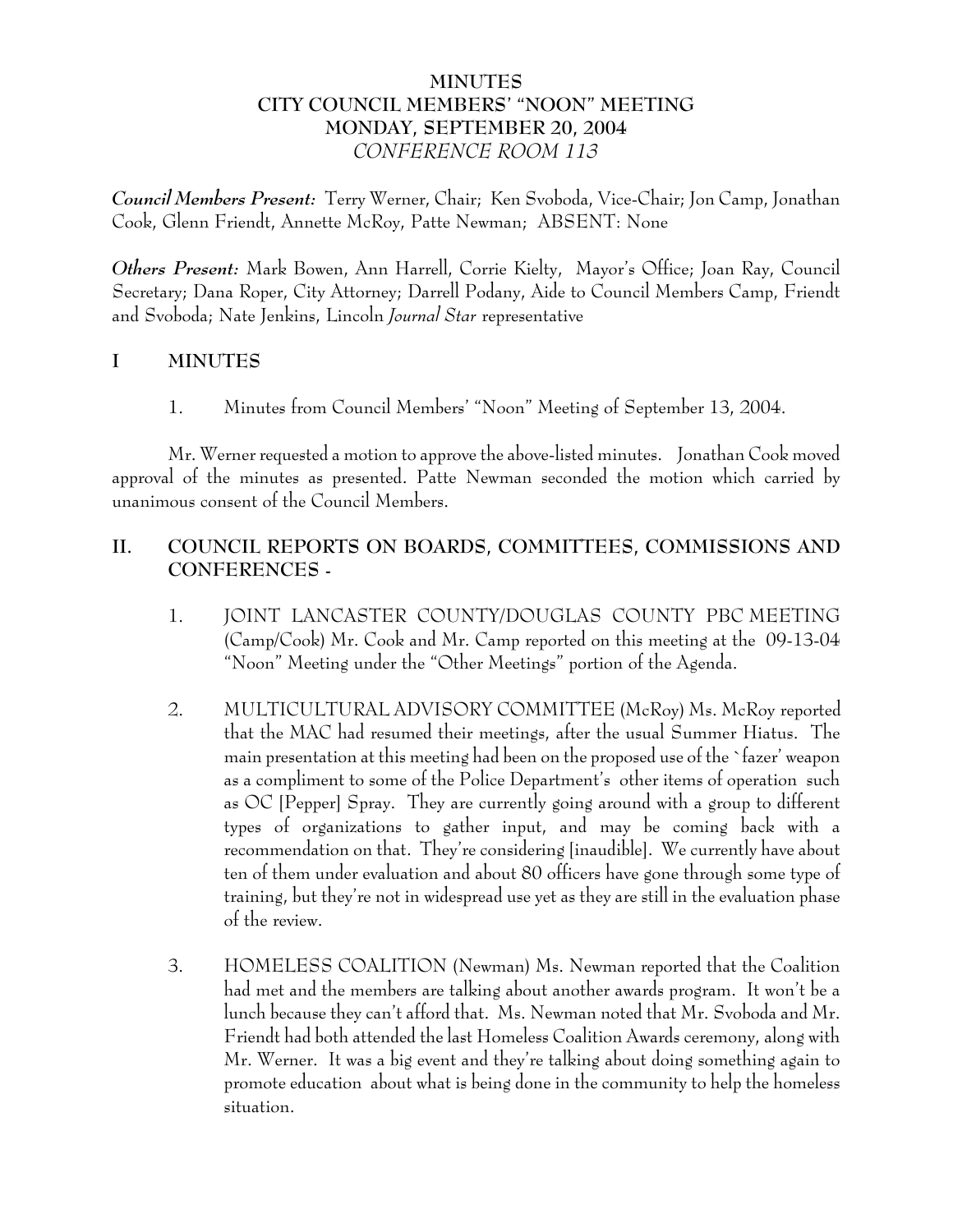Ms. Newman reported that, along the same lines, the Community Services Initiative met last month and they are talking about a computerized system that can tap into IRIS, which is something the Health Department has - a program they are using in trying to carefully track consumers of some of the social service systems so that we can get a better idea of how many homeless people are out there. It looks like it's a really good system and will be more effective as more people are entered into it. So, stay tuned on that one.

- 4. CITIZEN'S MEETING (Newman) Ms. Newman reported that there had been 24 people in attendance at the September Citizens' Meeting. Public Works Department was there and talked about sub-standard roads and the rehab of sub-standard streets. It was very interesting and we all learned something. Ms. Newman asked if Elmer Cole was scheduled for a pre-council on sub-standard streets? Mr. Werner indicated that he did not think so. Ms. Newman felt it would be good for the Council as a body to hear exactly how that formula is calculated. She noted that Mr. Cole had done the list which Mr. Svoboda had requested showing the sub-standard streets in the City and, she noted, there were problem locations throughout the City. Mr. Werner requested Mr. Bowen to make those arrangements for a Pre-Council meeting as an update on the issue.
- 5. BOARD OF HEALTH (Svoboda) Mr. Svoboda reported that the evening had been spent going over the tie-ins to the new website. Laptops had been provided for each Board of Health Member so he or she could link up and go through it all. It was interesting to see all the documents and data that can be retrieved with all the various links to CDC, the City, State and others. We spent the entire evening going over that information.

## OTHER MEETINGS - None

**III. APPOINTMENTS/REAPPOINTMENTS -** Ms. Kielty informed Council that there was nothing new to report.

**IV. REQUESTS OF COUNCIL FROM MAYOR** - Mr. Bowen updated the Council about the recent efforts to go to a paperless packet for the Council Members. He noted that they had determined that September 30<sup>th</sup> would be the last "paper packet" for everything except Legislation. Mr. Cook added that the final decision had been to make the focus of this effort the Director's Agenda and the Council Members' folders. He noted that the "Noon" Agenda would not be included in this current effort since it is small and the decision had been made to address one issue at a time in the change-over. The Legislative packet would remain the same, as well.

Mr. Cook explained the changes currently being discussed. The goal is to eliminate all paper copies of everything coming in from City Departments. The only paper coming into the Council Office would be from citizens who write something sent through the U.S. mail. All e-mails will be turned directly into a PDF file. All City Departmental correspondence would come into a special e-mail address [which has been set up through I.S.] called CouncilPacket. Every document will be sent in pdf form for placement on the Directors' Agenda. If the item is not an Agenda item, it will be e-mailed directly to Council Members. This will make the Thursday Directors' Agenda smaller,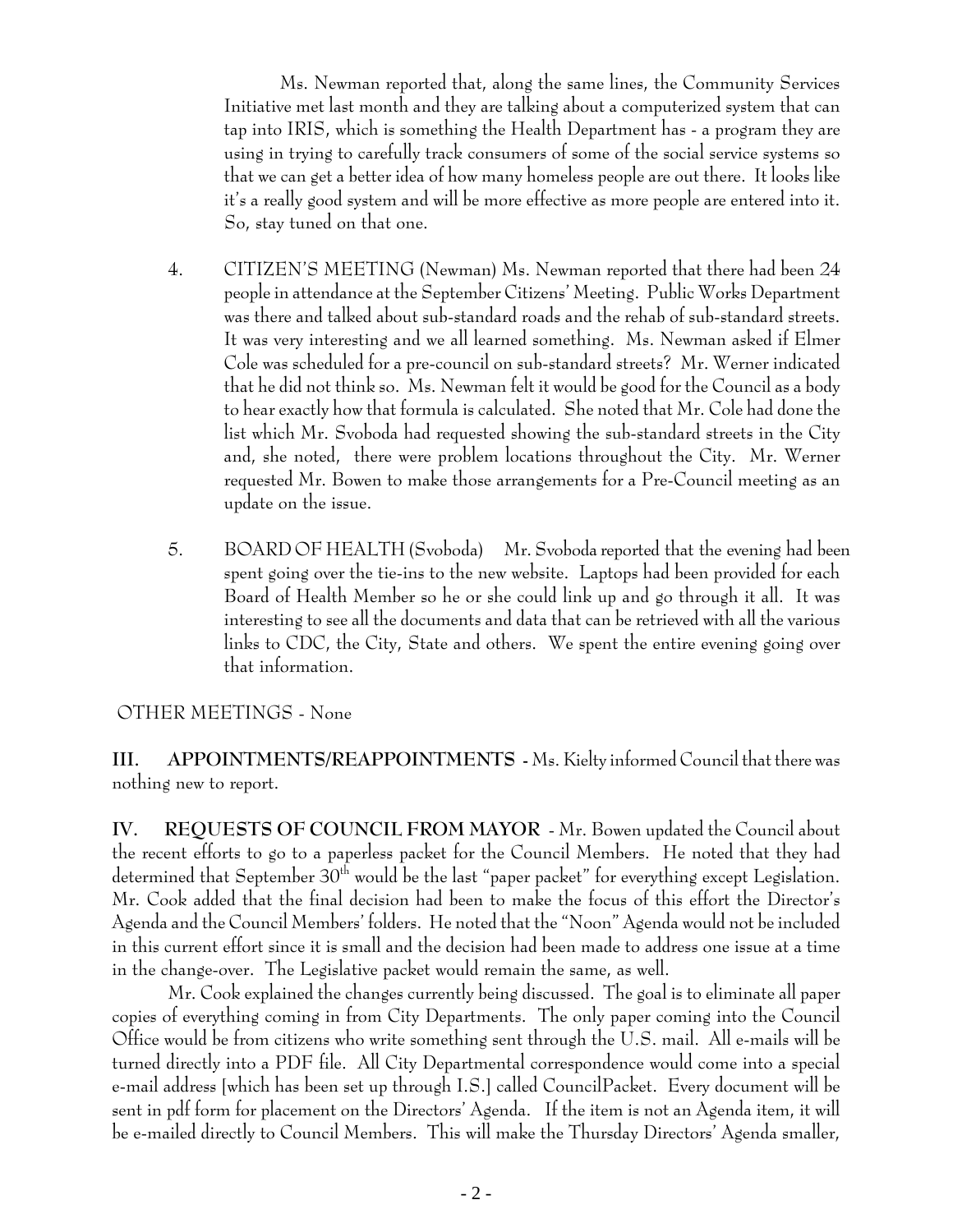since pdf files are smaller than scanned documents. They will be searchable, since they are from original files, which will be a nice component of the new system. These files will be more manageable in size. Everyone [Council Members] will only receive a copy of the Agenda -without attachments; then we can go on-line to look at the pages that are of interest. This will offer a huge amount of savings on copying costs. There will be no paper coming into the Council Office from the City Departments. Ms. Ray explained the Departmental Code which the Council Staff was preparing for the Departments to label their pdf files as they send them. The file name would be the Code for that Department and the date in the 00/00/00 format for easy reference in compiling the Agenda attachment.

Mr. Cook continued, noting that this is the beginning [of a changing process] and is in a very rudimentary form. At some point, we might be able to arrange for the pdf document to have, over on the left, a table of contents that can be "clicked" to take the reader directly to that page. This won't be achieved in the two weeks we have to prepare this, but in time we may make the Directors' Agenda more sophisticated electronically.

Mr. Cook continued, noting that that is where the Adobe Acrobat 6.0 comes in [referring to an e-mail noting the cost of upgrading the Council Office to Acrobat Version 6] so that as staff learns, they're learning the latest package. If we go on to add some of these other features to the Directors' Agenda, Version 6 would be the better buy. The Council agreed to have the Staff computers updated to Version 6 Adobe Acrobat Distiller at the costs indicated in the e-mail received from I.S. this morning (See attachment).

Mr. Bowen continued his report, noting the Press Release regarding the Town Hall Meeting to be billed as a City Hall Listening Session. He asked if Council would prefer Monday night after the Council Meeting or the Tuesday night date for this meeting. The Mayor believed it would probably be held at the Auld Rec Center and be scheduled for about two hours. This would allow the citizens to come forward to discuss the Bond Issue, which would be the only issue under consideration at this meeting. The Mayor would chair the meeting and offered this note to Council to let them make the decision as to whether or not they would like to attend.

Mr. Svoboda commented that, if we continue to hear, as we all do, and read the paper on a daily basis, why people voted for or against it, why would we open it up for further discussion when the same people are more than likely to come forward to repeat their comments. This would take up City time for something that we already know - what the pulse of the City is regarding this issue.

Mr. Bowen stated that what has concerned the Mayor is that, by some, there is an impression that City Hall just doesn't listen. Or City Hall just didn't get it. Based on some of the e-mails and some of the telephone calls we've taken, there are misconceptions. Some of the things they believe to be true - aren't. We need to correct some of that mis-perception. That is why we thought it would be valuable to have such a session - so we could find out what people are so mistrustful of; what they think is or isn't being done and whether that perception is correct or not.

Ms. Newman noted that most of the Council Members had attended at least one of the Town Hall Meetings on this issue, with some attending more than one. She asked if Mr. Bowen thought they would find something different after the fact than we did before the fact. She noted that she had only gone to the Northeast Forum and did not know what the impression at the other meetings had been. Mr. Werner, who had attended all of the meetings, noted that the Northeast Meeting had been the most [volatile]. Ms. Newman asked if the Mayor had been at all of the meetings and had stayed to the end of each one to listen to all of the comments. Mr. Bowen indicated that the Mayor had done so, with one exception where she had had to leave one meeting early.

Mr. Svoboda felt they had all heard the voice of the people and thought that perhaps it would be better to come forward with a package of solutions. Mr. Bowen commented that a part of the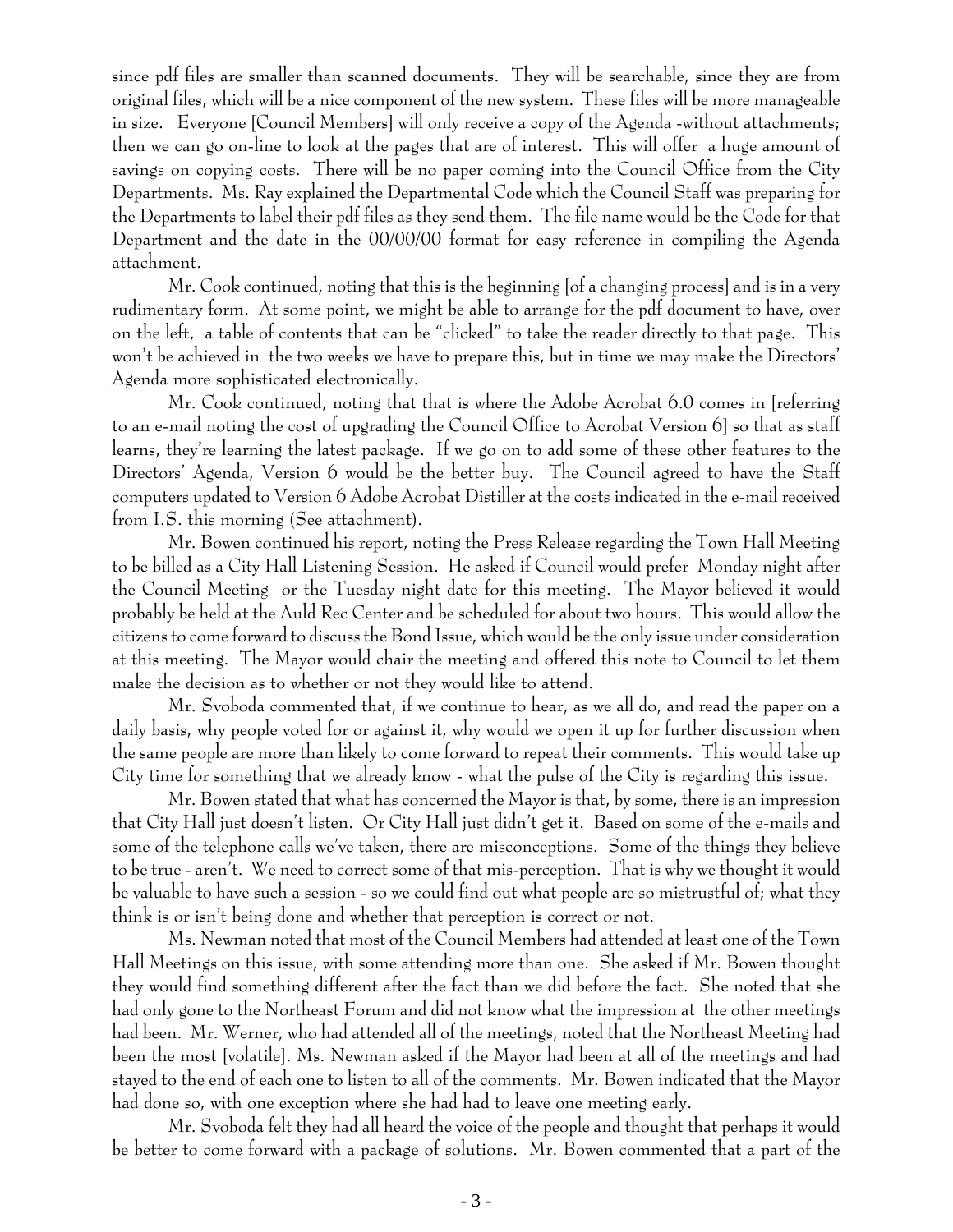discussion we've had is that many of the materials that we used at the Spring meetings would be on display again, because we've heard "why isn't anyone thinking of some of these things", when actually, if they had attended, they would have known that those things had been considered. He reiterated that there are some misconceptions, including the use of the wheel tax, that need to be corrected.

Mr. Werner commented that there will be a Town Hall Meeting - you're just asking us if we would prefer it be held on Monday or Tuesday. After a bit more discussion, that was affirmed as correct. Council agreed that Monday, September 27<sup>th</sup>, at 7:30 p.m. at the Auld Recreation Center would be their choice.

# **V. MEETINGS/INVITATIONS** - Noted Without Significant Comment

#### **VI. MISCELLANEOUS -** None

#### **VII. COUNCIL MEMBERS -**

**JON CAMP** - Mr. Camp noted that he had included in the Directors' Agenda materials several articles on some tension that San Diego is experiencing right now. He would really like to see the City of Lincoln address what is happening on our Police and Fire Fighters Pension, because over the last six years it has dropped 23.3 million dollars. Mr. Werner noted that Council would be receiving a report in December. Mr. Werner added that they could have a pre-council on that issue as well. Mr. Bowen noted that there will be a budget update sometime before the end of the calendar year and that would be a great time to bring this up. Mr. Werner asked if the report hadn't been done through August 31<sup>st</sup>. Mr. Bowen noted that that is correct. Mr. Werner asked Mr. Camp if he would like to have a pre-council on that issue. Mr. Camp answered that they should wait to see what the report has to say. He just wanted to be acting constructively on it because he thought is was an emerging liability situation and one that needs to be addressed.

**JONATHAN COOK** - Mr. Cook commented that, regarding the Directors' Agenda and it's revision plan, during that revision we could re-arrange the actual order of the Agenda Items. This was agreed to by the Council Members. [This change will have to be implemented very quickly because the order on the agenda will be the basis of the Departmental Codes being created for use in the new system of pdf files being sent by Departments for the Directors' Agenda].

**GLENN FRIENDT** - No Further Comments

**ANNETTE McROY** - No Further Comments

**PATTE NEWMAN** - Ms. Newman asked if the Chair could, on behalf of the whole Council, answer a specific letter (which all the Council Members had received regarding a request for recognition for an Anniversary Celebration of a local African-American church)? It was agreed that Mr. Werner would prepare a letter and indicate therein that the Council would have a representative at the ceremony to represent the City in that celebration.